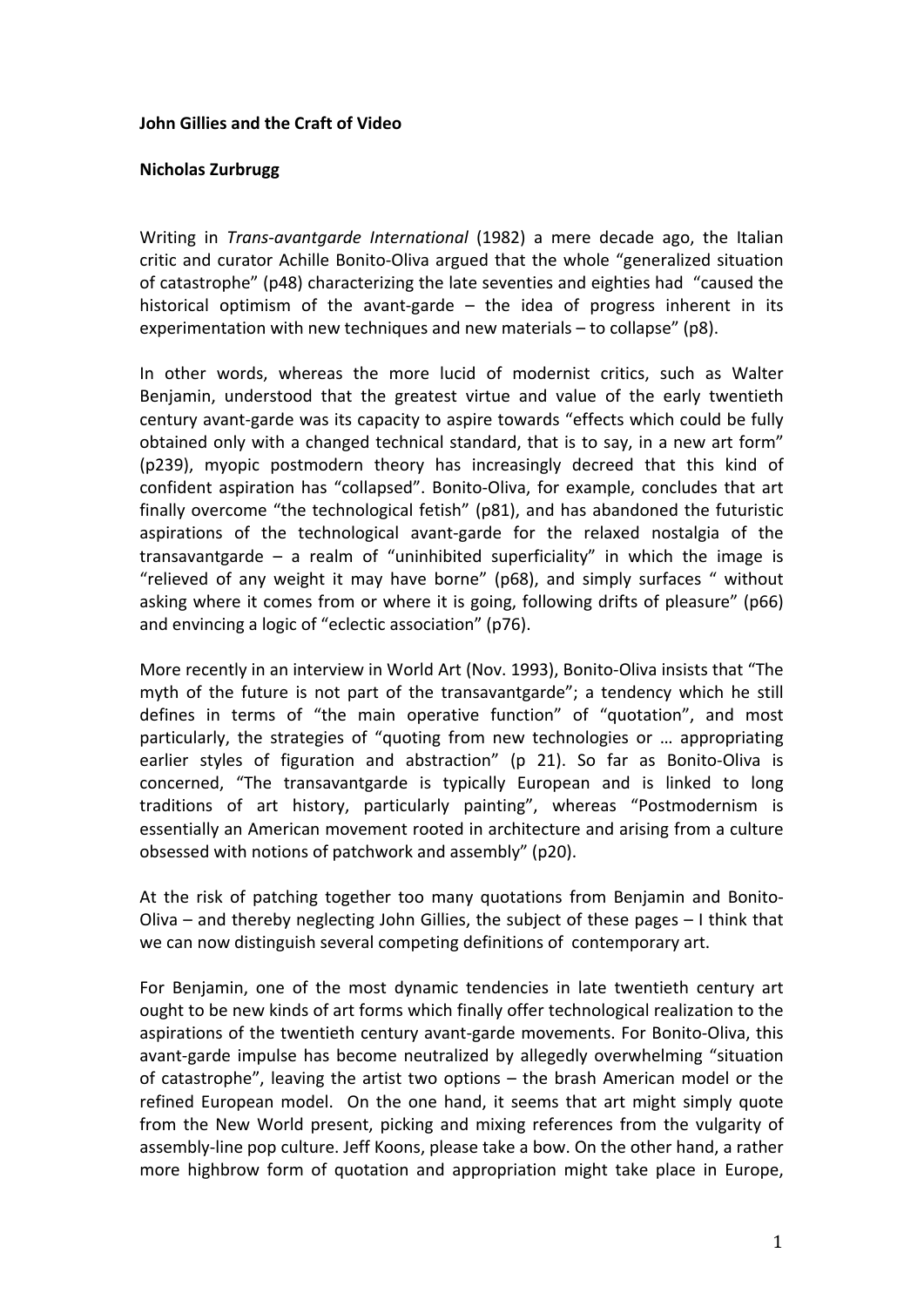based upon the transavantgarde's enthusiasm for picking and mixing older images and thematics from the venerable "traditions of art history". Four minutes and thirty-three seconds of silence, please, for Carlo Maria Mariani.

The obvious advantage of Bonto-Oliva's argument is that is reminds us of the inevitable continuities between past and present art; a useful antidote to the apocalyptic theory-tales obsessed with the supposed discontinuity between the postmodern condition and the earlier artistic values and traditions. Bonito-Olivia's conviction that the technological avant-garde is somehow dead, and his related suggestion that the continuities between past and present artforms are best affirmed by consciously light-weight sampling, are more disturbing.

As the pages of Flash Art indicate, just about any half-competent artist can amusingly juxtapose images from different centuries, and about and half-competent critic can label such work "intertextural", "deconstructive", "rhizomic", "nomadic", "post-auratic", or perhaps as examples of "trans-nationality" (p20) and of "conceptual realism"  $(21)$  – Bonito-Oliva's present favourites. One wonders why such strategies ever seemed of interest. Surely the banal process of picking and mixing from past traditions in past techniques is about exciting as the "Mix-Omatosis" that Jeremy J. Bendle's *Will Pop Eat Itself? Pop Music in the Soundbite Era* (1989) wittily discusses with reference to pop music's own transavantgarde  $-$  the now almost extinct Jive Bunny and the Mastermixers.

What seems much more interesting that the "Jive Bunnies" of the transavantgarde are those rather more serious artists whose work both explores new technological forms (thereby realizing some of the aspirations of the modernist avant-garde, while concurrently proposing new aspirations for eventual realization by future technologies), and at the same time re-explores past artistic traditions (thereby establishing quite unexpected continuities between "now" and "then"). Such work does not simply recycle past fragments in the Jive Bunny or Hooked on Classics mode, but redefines past models and practices by combining past, present, and presently emerging technologies in works informed by their own originality and integrity.

It is this kind of independent self-confident exploration that distinguishes the work of artists such as John Gillies from the banal "mixing" of those artists who have somehow lost their confidence, their nerve, their faith, or whatever, in contemporary creativity's capacity to experiment productively with new technologies and new materials. Watching Gillies' Techno/Dumb/Show (1992) one is probably initially most struck by the sheer energy and velocity of this composition  $$ by what Peter Callas identifies as Gillies' ability "to process two image sources running simultaneously ... by rapidly switching or mixing between these sources". More specifically, Gillies' orchestrations of meticulously calculated image-fragments offer what Callas terms: "one of the most successful uses of actors in Australian video art". Not so much and exploration of abstract kinetic art, or of abstract energy or velocity – realms already abundantly charted and colonized by twentieth century film - Gillies' collaborations with the members of the Sydney Front have led to video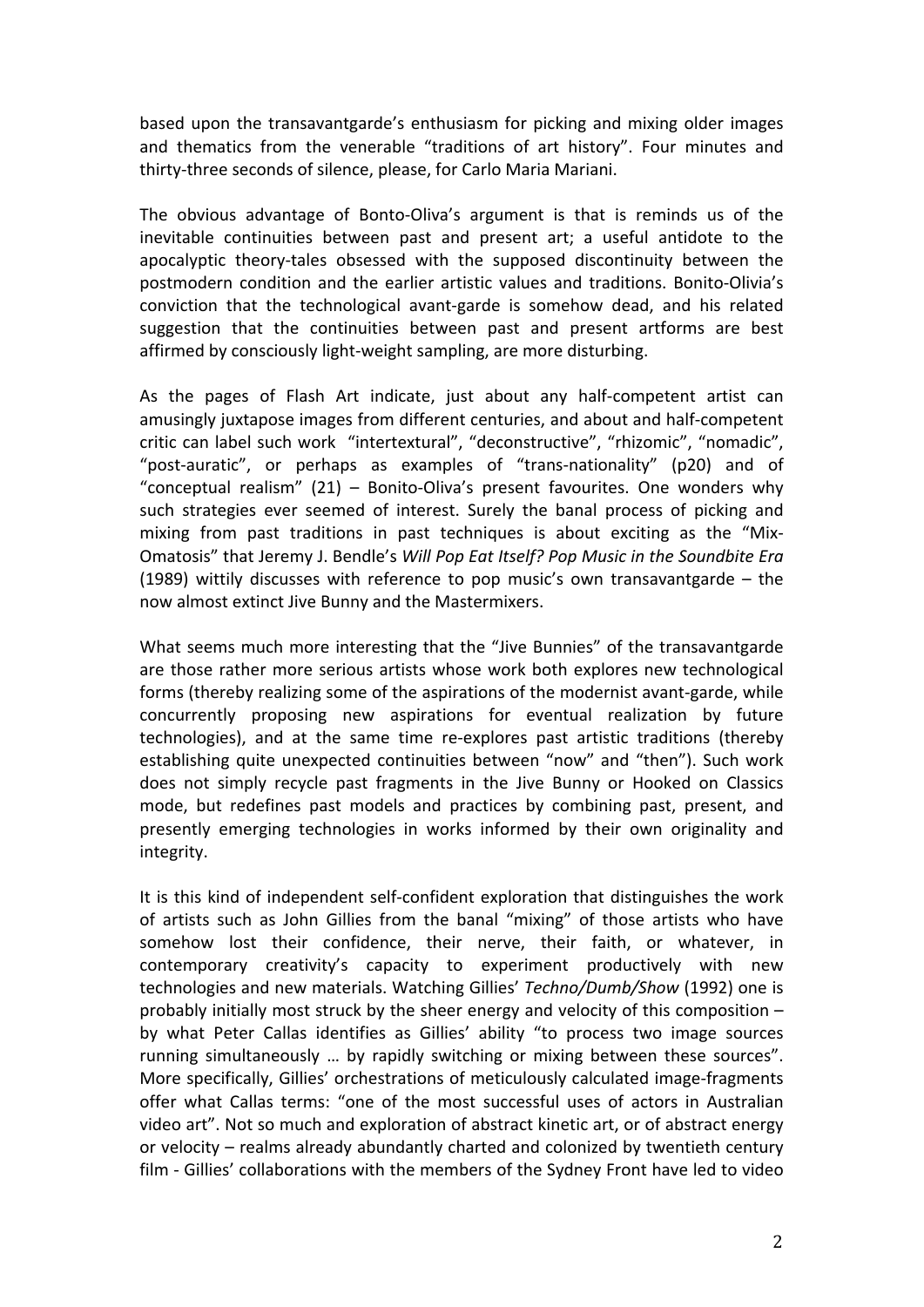which, like the Sydney Front's performances, seizes what he calls "the excitement of live events" with particular intensity.

Deliberately disregarding video's "self-reverential" impulse, Gillies' work projects a broad, multi-media sensibility (interweaving aspects of music, performance, film and theatre) across more recent video technologies. Remarking that he is 'fascinated by silent film – not because it's nostalgic – but because it conveys the excitement of the period when people were discovering the medium", Gillies himself registers this same kind of creative excitement (albeit with late rather than early twentiethcentury techniques). For example, discussing the intense grimaces of the performers in *Techno/Dumb/Show*, Gillies both compares and contrasts his methods with those of silent film (registering both thematic continuity and technological difference)

"Techno/Dumb/Show self-consciously used a device that I'd noticed a lot of silent actors talked about – including Marlene Dietrich and Lillian Gish – they set up a mirror next to the camera, checked their performance in the mirror all the time. That gives a very different quality to the performance – it gives a self-consciousness to it, and also gives and autonomy to the performers. Instead of a mirror, we used a video monitor, so that the performers could see what they were doing, or very, very quickly, without having to change positions, could see a playback of what they did, and then adjust what they were doing accordingly. They could see the edge of the frame and what their performance looked like, and using that electronic mirror they could direct themselves in a sense, as well."

In somewhat the same way, Gillies acknowledges that the impact of his highly accelerated or suddenly immobilized close-up images of the Sydney Front may well induce something of the "fear people have of puppets, and of technologically produced beings".

"There's some kind of link here between these new technologies for representing the human being, and this older technology of puppets, ventriloquist's dummies, Punch and Judy, etcetera, etcetera. There's a strong link between the past and the present that I find really fascinating".

Significantly, such links seem to be implicitly demonstrated rather than explicitly calculated. Rather than merely "quoting" the Sydney Front's work, Gillies might be said to be translating – and in a sense transforming – live performance into quite another electronic domain. As he observes, this process necessarily requires – and if successful, finally displays – another kind of sensibility, another kind of language and another kind of "signature". Explaining that he was "very much trying to condense and impact", Gillies observes: